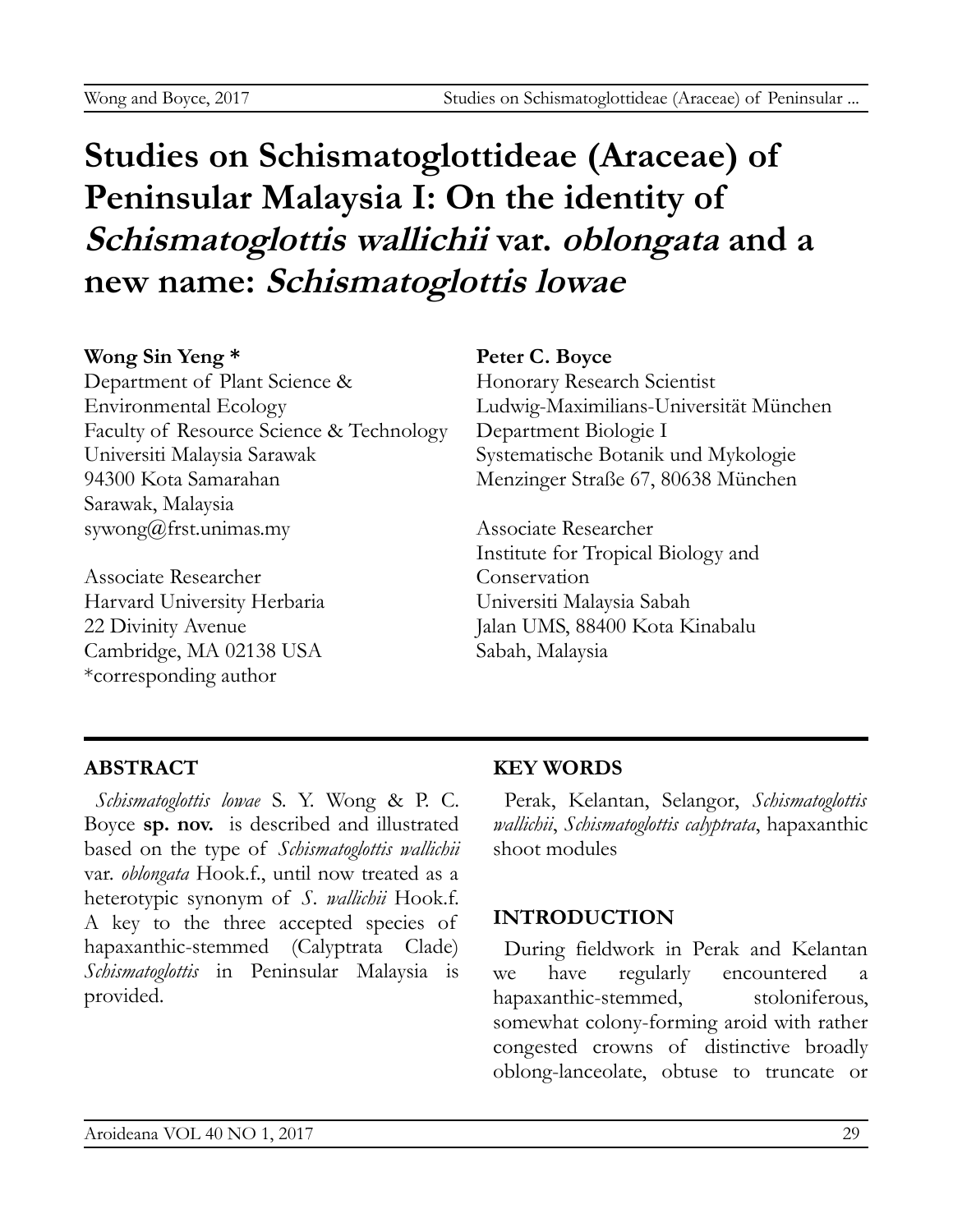weakly cordate-based leaf blades that are adaxially dull green, occasionally with bivittate grey-green bands. Although routinely determining these plants as *S. wallichii* Hook.f., following Hay (1996) and Hay & Yuzammi (2000), it was with reservations as we had never encountered flowering individuals and in many aspects, not least the dull (not glossy) leaf blades and congested (not widely scattered) crowns the plant does not closely correspond to 'typical' *S. wallichii* from Bukit Larut, Perak.

Recently, eight separate collections of this puzzling plant flowered concurrently in cultivation providing confirmation they were not *S. wallichii* by a clavate spadix appendix (*S. wallichii* is fertile to the spadix tip), stamens with the connective reaching the top of the anther (vs much shorter), thecae dehiscing via a tiny pore (vs large slits), and by the spathe limb caducous in a single piece (as opposed to splitting into numerous circumferential pieces). Further, they clearly corresponded to plants noted by Hay (1996: 14) and Hay & Yuzammi (2000: 111) as being intermediate between *S. wallichii* and *S. calyptrata* and for which a hybrid origin was speculated. Although we

have not followed up on a cytological examination nor crossing experiments we are nevertheless confident that at least in Kelantan hybridization may be ruled out since neither of the presumed parents are present. We sifted a considerable quantity of herbarium specimens for Peninsular Malaysia before eventually locating excellent fertile matches for our unknown – *H.H. Kunstler ('Dr King's Collector') 4660* and *10632*, both from Perak, and unexpectedly also syntypical for *Schismatoglottis wallichii* var. *oblongata* Hook.f., of which *4660* was selected by Hay (1996) as the lectotype of *Schismatoglottis wallichii* var. *oblongata*, and treated as a synonym of *S. wallichii* (Hay 1996; Hay & Yuzammi 2000). Despite this nomenclatural status neither collection is pertinent to *S. wallichii* while the differences of the spadix, leaf blades, and habit clearly distinguishes them from *S. calyptrata*, currently the only other accepted species for this Clade in the Peninsular.

With no other known Peninsular Malaysian species providing a convincing match, we are hereby describing it as a taxonomic novelty.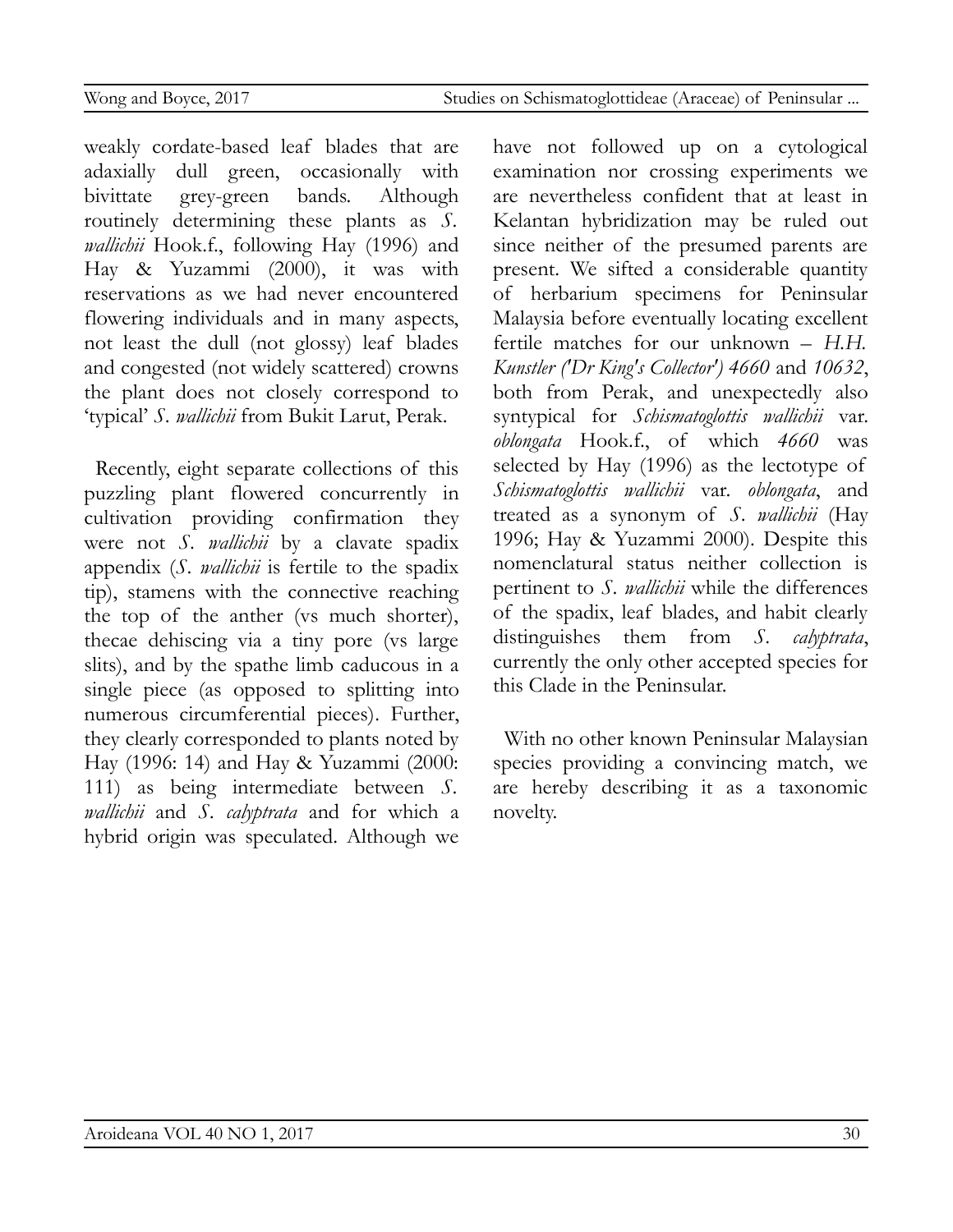## **KEY TO THE SPECIES OF THE SCHISMATOGLOTTIS CALYPTRATA CLADE FOR PENINSULAR MALAYSIA**

1a. Spadix fertile to the tip, or with at most a few terminate staminodes; spathe limb splitting into numerous circumferential pieces before falling . . . . . . . . . . . . . . . . **Schismatoglottis wallichii** Hook.f. 1b. Spadix with a distinct sterile appendix; spathe limb caducous in a single piece . . . . . 2 2a. Spadix slender-clavate; stamens rectangular, connective extending to top of anthers; thecae opening by tiny pores . . . **Schismatoglottis lowae** S. Y. Wong & P. C. Boyce 2b. Spadix slender- to more often stoutly-clavate; stamens dumbbell-shaped, connective not extending to top of anthers; thecae opening by large slits. . . . . . . . .

**Schismatoglottis calyptrata** S. Y. Wong & P. C. Boyce **sens lat.** 

**Schismatoglottis lowae** S. Y. Wong & P. C. Boyce, **sp. nov.** Type: Malaysia, Perak, Gopeng, *H.H. Kunstler ('Dr King's Collector') 4660* (holo K!; iso CAL). **Figures 1, 2 and 3.**

Homotypic synonym: *Schismatoglottis wallichii* var. *oblongata* Hook. f., Fl. Brit. Ind. 6: 537 (1893); Ridl. Materials Fl. Mal. Pen 3: 33 (1907) & Fl. Mal. Pen. 5: 112 (1925); Hay, Sandakania 7: 15 (1996); Hay & Yuzammi, Telopea 9(1): 155 (2000) — *Schismatoglottis wallichii* f. *oblongata* (Hook. f.) Engl. & K. Krause, Engl., Pflanzenr. 55 (IV.23Da): 100 (1912).

#### **Diagnosis**

*Schismatoglottis lowae* is distinguished from *S. wallichii* by the presence of a clavate appendix (vs spadix fertile to the tip or with only a few terminal staminodes, by anthers more or less rectangular, connective reaching anther apex, (vs dumbbell-shaped with connective shorter than the anther,

thecae opening via minute pores (vs elongated pores), and by the spathe limb inflating and caducous in a single piece (vs spathe limb caducous by splitting into numerous circumferential pieces). *Schismatoglottis lowae* is distinguished from *S. calyptrata* by having the weakly clavate appendix (vs spadix with a stoutly clavate appendix), by the lower spathe accounting for 2/3 of the spathe (vs. lower spathe ca 1/2 the spathe length), and by distant individual crowns (vs dense colonies) of distinctive broadly oblong-lanceolate, obtuse to almost truncate-based leaf blades (vs leaf blades sagittate to cordiform).

#### **Description**

Clumping to weakly colony-forming, rather robust stoloniferous herb to 55 cm tall, individual crowns rather congested. **Stem** hapaxanthic, hypogeal. **Leaves** up to c. 10 together; **petiole** c. 15–45 cm long, , ventrally rounded, dorsally flattened, angles blunt, smooth, pale green with scattered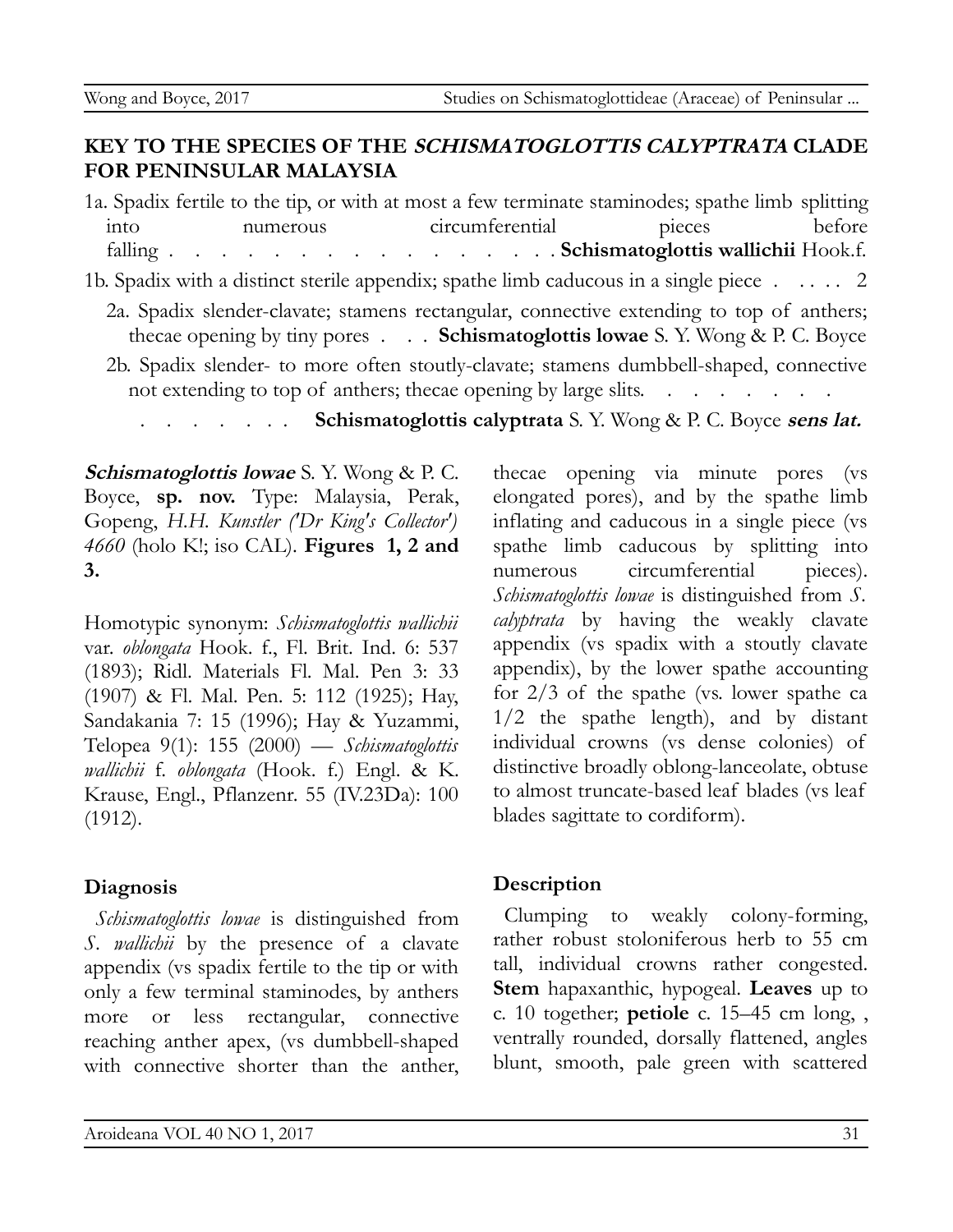

**Figure 1. Schismatoglottis lowae** S. Y. Wong & P. C. Boyce. **A.** & **B.** Plants in habitat with plain and bivittate variegated leaf blades. Note blade is pendulous from petiole. **C.** Inflorescence at pistillate anthesis. **D.** Inflorescence at pistillate anthesis, nearside portion of spathe artificially removed. **E.** & **F.** Spadix at pistillate anthesis, spathe artificially removed. **A** – **F** from *AR-3286*. Images © P.C. Boyce.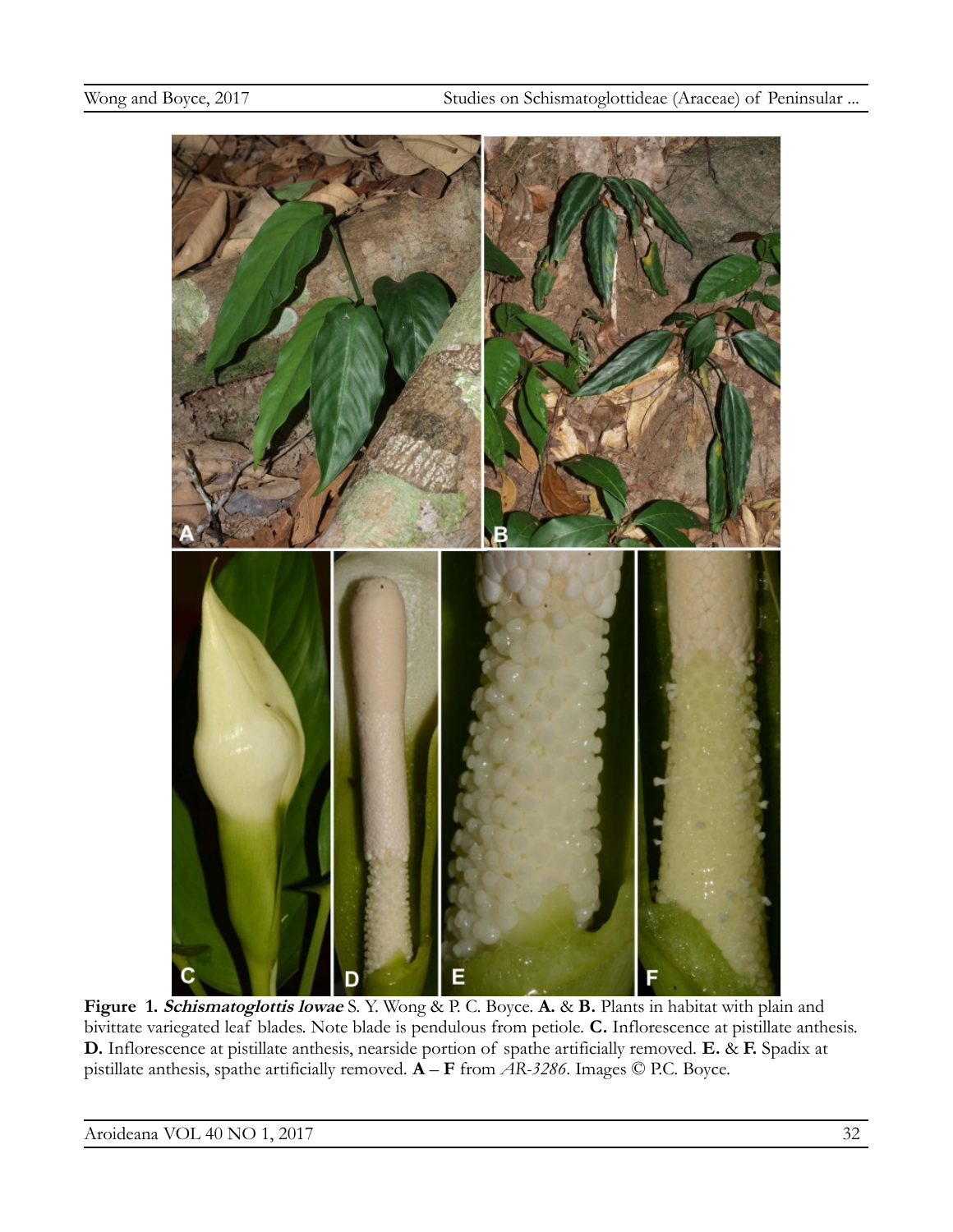

**Figure 2. Schismatoglottis lowae** S. Y. Wong & P. C. Boyce. Holotype specimen – *H.H. Kunstler ('Dr King's Collector') 4660* (K). Image © Trustees, Herbarium & Library, Royal Botanic Gardens, Kew. Used with permission.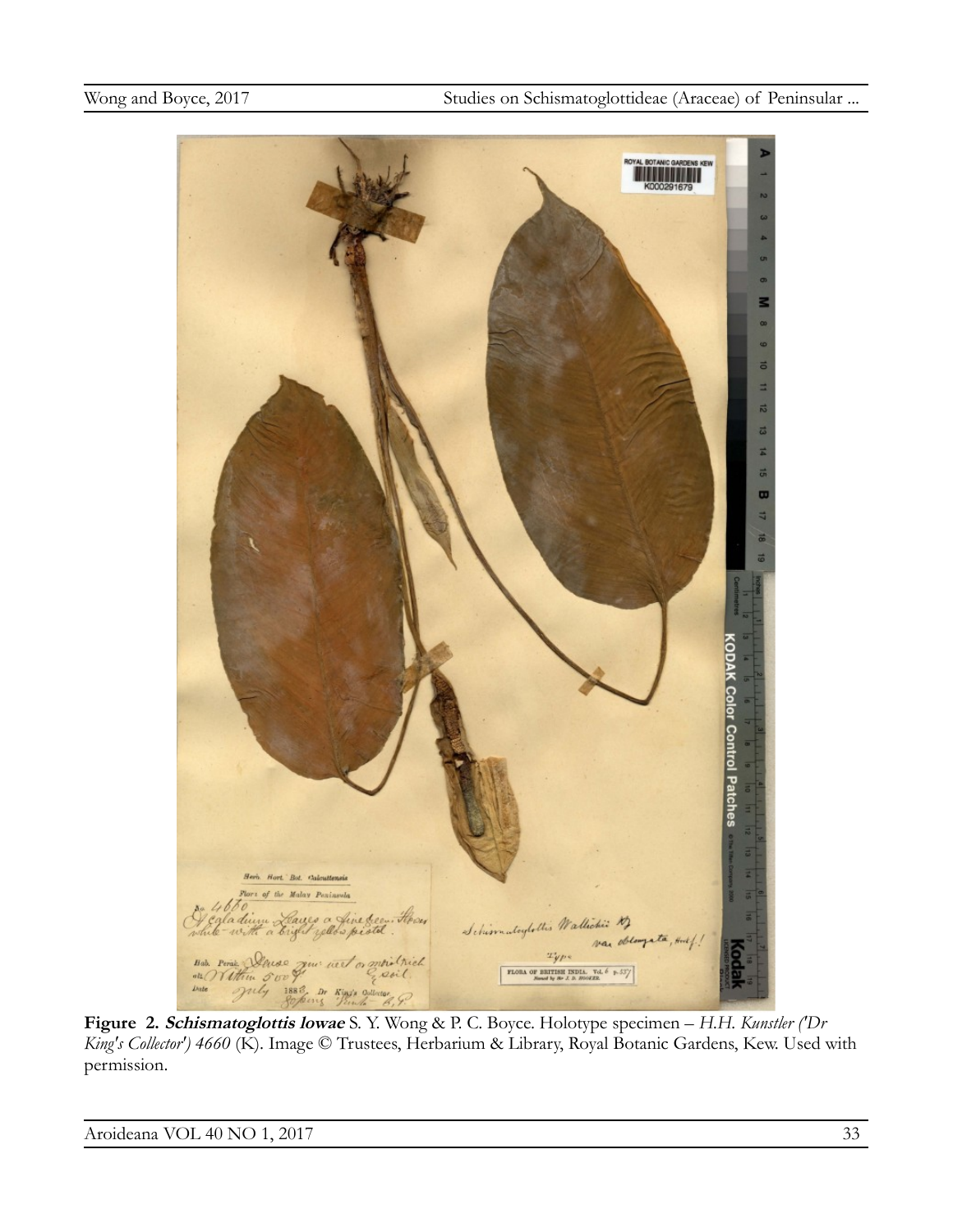

**Figure 3. Schismatoglottis lowae** S. Y. Wong & P. C. Boyce. Paratype specimen – *H.H. Kunstler ('Dr King's Collector') 10632* (K). Image © Trustees, Herbarium & Library, Royal Botanic Gardens, Kew. Used with permission.

Aroideana VOL 40 NO 1, 2017 34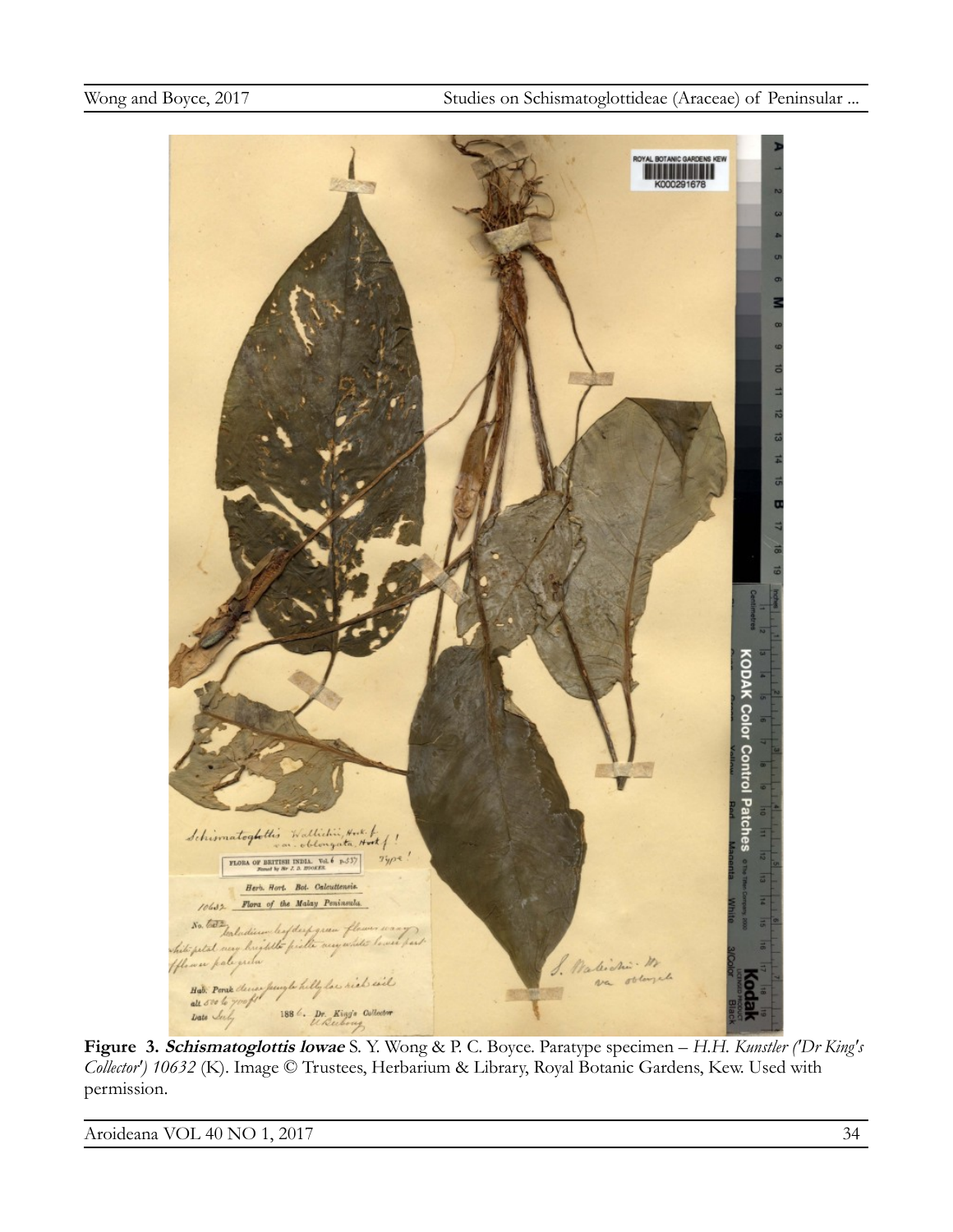darker longitudinal broken striations; **petiolar sheath** occupying lower c. 1/5 – 1/4, wings of sheath persistent, membranous, straight to slightly in-rolled, to c. 1 cm wide, tapering, fully attached except occasionally for c. 1 mm ligular apex in largest individuals; **leaf blades** 8–30 cm long  $\times$  3–17 cm wide, often somewhat pendulous from the petioles, more or less oblong-lanceolate, base obtuse to slightly cordate with posterior to 6 cm long, midgreen, dull adaxially, paler, abaxially, often variegated bivittate grey-green; **mid-rib** somewhat prominent abaxially; **primary lateral** veins impressed adaxially, prominent abaxially, (6–)10–14 on each side of the midrib, 1.5–3 cm apart, diverging at 30–90°; **interprimary veins** irregular but conspicuous; **secondary venation** inconspicuous; **tertiary venation** barely visible. **Inflorescences** (1–)2–several together, with a weak esteric odour; peduncle much-exserted from subtending leaf sheath, to c. 25 cm long, coloured as for petiole. **Spathe** 12–18 cm long; **lower spathe** more or less cylindric at anthesis, green, 1–2.5 cm diam.; **spathe limb** (incl. mucro) about equalling the lower spathe in length, ivory to pale yellow, inflated up to c. 4 cm diam., turbinate at anthesis, slightly gaping or with the margins loosely overlapping, abruptly caducous in a single piece, boundary between limb and lower spathe only weakly constricted. **Spadix** 6– 12 cm long, sessile, or with the dorsal part of pistillate flower zone naked at insertion, distally weakly clavate; **pistillate flower zone** about half length of spadix, obliquely inserted on spathe; **ovaries** more or less

flask shaped, c. 1 mm tall; **stigma** sessile, button-like; **interpistillar staminodes** scattered, occasionally absent, narrowly stalked and clavate-headed, about twice the height of the pistils; **sterile zone** between pistillate and staminate flower zones abruptly slightly thicker than distal part of pistillate zone, reduced to a few whorls of columnar, rounded-topped staminodes markedly dissimilar to interpistillar ones; **staminate flower zone** cylindric, c. 0.7–1 cm diam.; **stamens** more or less rectangular, connective reaching anther apex, c. 0.7 mm across, **thecae** more or less flat opening via tiny pores; **pollen** ivory, in short strings; **appendix** weakly clavate. Fruiting spathe narrowly urceolate, to c. 5 cm long, dark green with darker striations, declinate, walls splitting and reflexing at fruit maturity to release fruits; **fruits** 2–4 mm long  $\times$  1–2.5 mm wide, greenish white; **seeds** ovoid ellipsoid, ca 0.4 mm diam., encased with whitish green gel.

*Ecology* — Growing on heavy clay soils over granite under perhumid lowland to hill forest between 50 – 500 m asl.

*Distribution* — *Schismatoglottis lowae* is widespread although rather localized in Kelantan, Perak, and northern Selangor

*Eponymy* — Named for Low Shook Ling, formerly a doctoral candidate of the first author working on phylogeny and biology of Schismatoglottideae in the Department of Plant Science & Environmental Ecology, FRST, Universiti Malaysia Sarawak.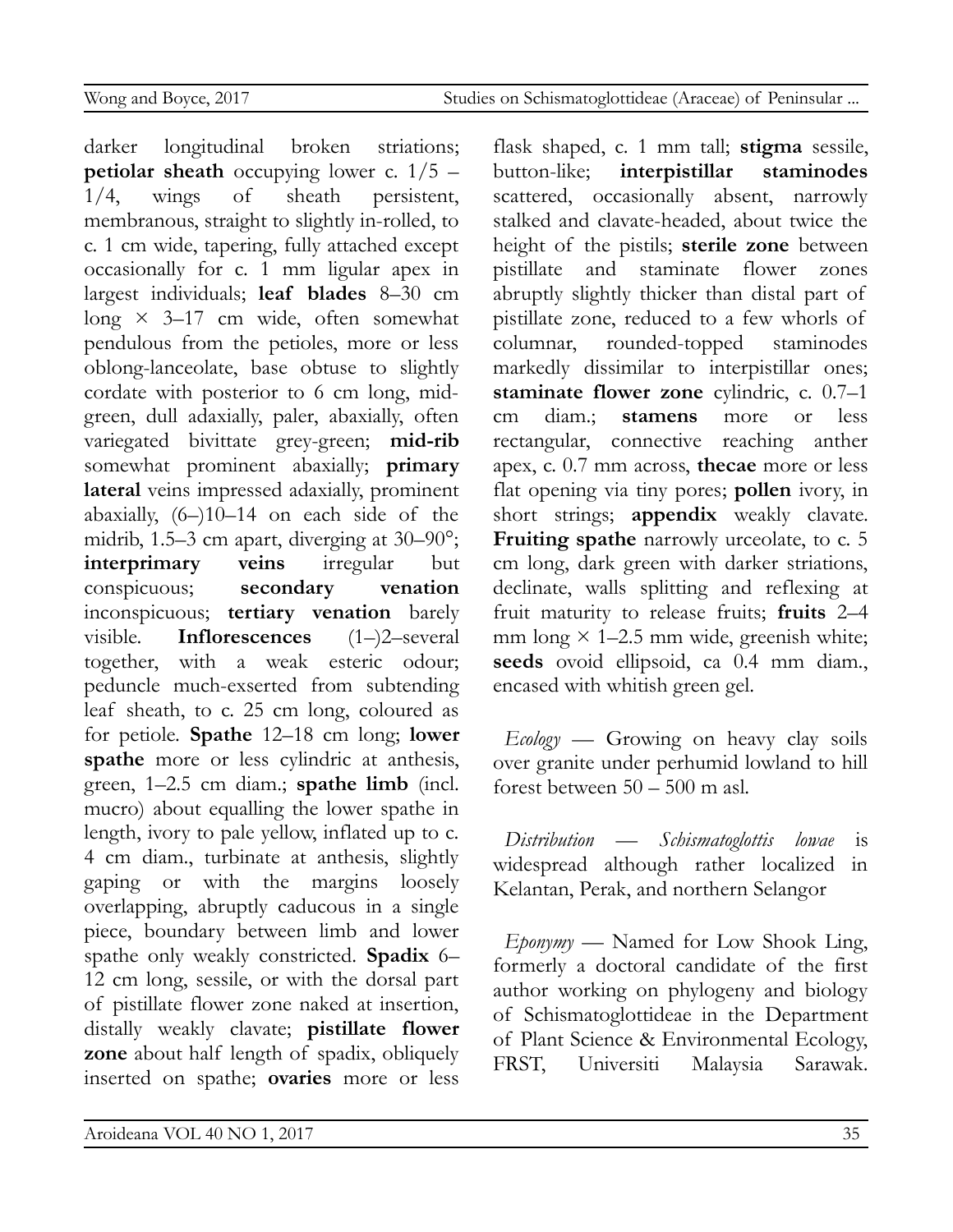

**Figure 4. Schismatoglottis wallichii** Hook.f. **A.** Plant in habitat. Note blade is erect/arching from petiole. **B.** Inflorescence at pistillate anthesis. **C.** Inflorescence at onset of staminate anthesis, spathe limb beginning to shed. **D.** Inflorescence at late staminate anthesis, spathe limb splitting into numerous circumferential pieces. **E.** Spadix at pistillate anthesis, spathe artificially removed. **F.** Pistillate flower zone. **G** & **H.**  Staminate flower sterile to tip (**G**) and with a few terminal staminodes (**H**). **A – G** from *AR-16*; **H** from *AR-762*. Images © P.C. Boyce.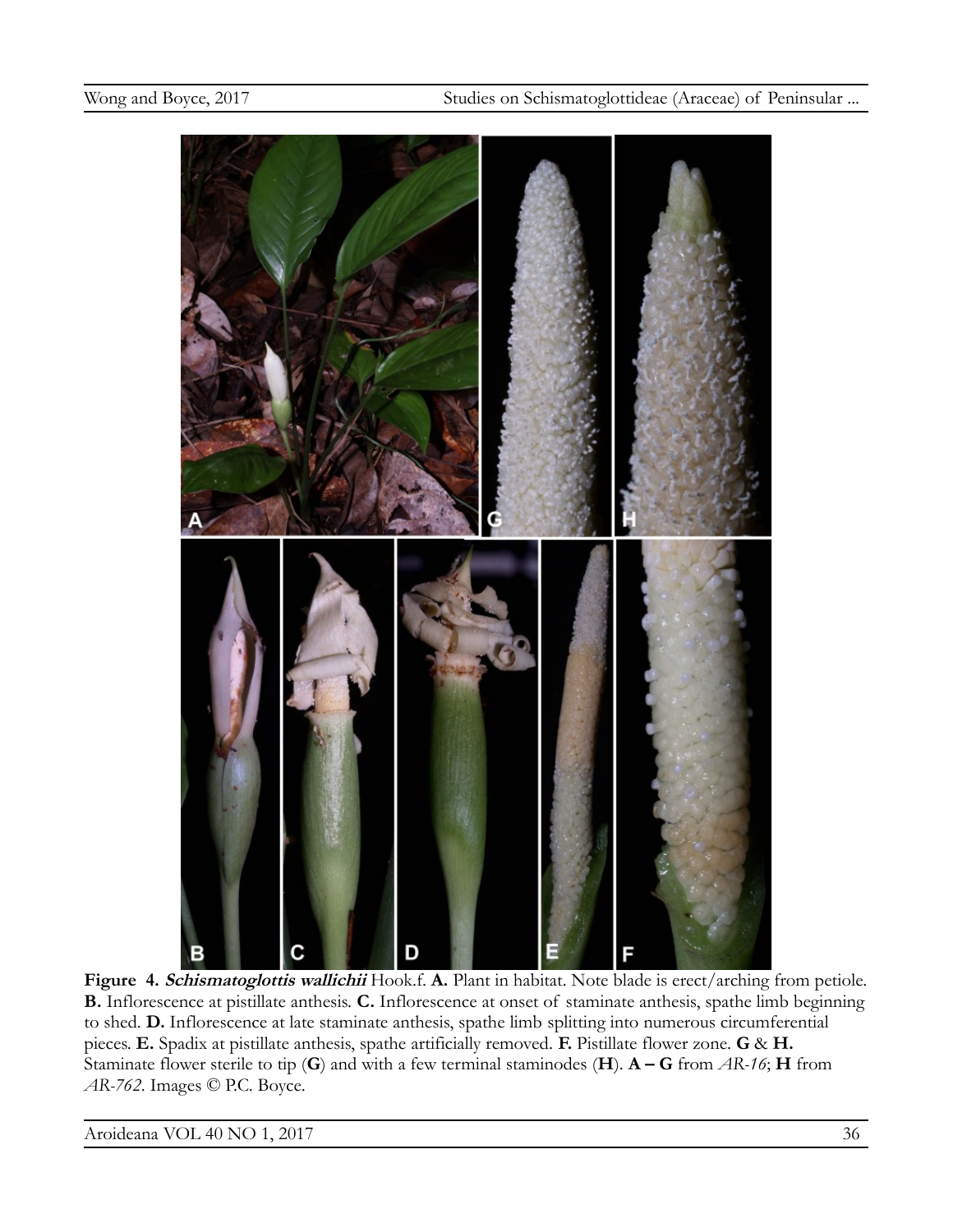Currently a postdoctoral student at Xishuangbanna Tropical Botanical Garden, Yunnan, P.R. China.

*Notes* — *Schismatoglottis lowae* and *S. wallichii* are part of the Calyptrata Clade (Wong et al., 2016), as presently understood represented by three species in Peninsular Malaysia (*S. calyptrata* (Roxb.) Zoll. & Moritizi, *S. lowae*, and *S. wallichii* **– (Figure 4)** of which the occurrence of *S. calyptrata* is attended with some doubt – see Wong et al. (2016).

Paratype: MALAYSIA. **Selangor:** Ulu Bubong, *H.H. Kunstler ('Dr King's Collector') 10632* July 1886 (K!)

*Other collections seen*: MALAYSIA. **Kelantan:** Kuala Krai, Olak Jeram, Chuchoh Puteri, Lata Mok Long, 20 Jun 2011, *Zulhazman bin. Hamzah AR-2624* (Herbarium, Faculty of Earth Science, University Malaysia Kelantan); Gua Musang, Kuala Koh, Taman Negara, Rentis Ara, 2 Jun 2010, *P.C.Boyce & Zulhazman bin. Hamzah AR-2625* (Herbarium, Faculty of Earth Science, University Malaysia Kelantan); Kampong Telok Katak, Lata Katak, 21 Jun 2011, *Zulhazman bin. Hamzah AR-2626* (Herbarium, Faculty of Earth Science, University Malaysia Kelantan); Kuala Krai, Olak Jeram, Chuchoh Puteri, Lata Mok Long, 05°23'38.0"N 102°19'59.5"E, 14 Mar 2016, *Wong Sin Yeng & P.C.Boyce AR-3287* (SAR!, FRIM!); Kuala Krai, Olak Jeram, Lata Tunggil, Lata Beringin, 05°26'49.2"N 102 19 35.4E, 14 Mar-2016, *Wong Sin Yeng*

*& P.C.Boyce AR-3293* (SAR!, FRIM!); Kuala Krai, Dabong, Gunung Stong, Jelawang Waterfall, 05°20'20.6"N 101°58'25.8"N, 15 Mar 2016, *Wong Sin Yeng & P.C.Boyce AR-3302* (SAR!, FRIM!) & *Wong Sin Yeng & P.C.Boyce AR-3303* (SAR!, FRIM!); Tanah Merah, Jedok, Kampung Lawang, Lata Bijih, 05°43'54.4"N 102°00'58.8"E, 16 Mar 2016, *Wong Sin Yeng & P.C.Boyce AR-3322* (SAR!, FRIM!); Kuala Krai, Lata Chenulang, 13 Jun 2011, *Zulhazman bin. Hamzah AR-3358* (Herbarium, Faculty of Earth Science, University Malaysia Kelantan). **Perak:** Ulu Perak, Selama to Lenggong, Hutan Lipur Lata Tebing, Tinggi Lata, Tebing Tinggi 05 09.59N 100 53.72E, 1 Feb 2016, *Lim Teow Yeong AR-3268* (SAR!, FRIM!); Tapah, Hutan Lipur Lata Iskandar, Air Terjun Lata Iskandar, 04°19'32.01"N 101°19'26.91"E 10 Dec 2014, *Low Shook Ling AR-5006* (SAR!, FRIM!).

## **ACKNOWLEDGMENTS**

This is part of an on-going research project funded by the Ministry of Higher Education, Malaysia by the Exploratory Research Grant Scheme Vote No. NRGS/1089/2013-(03).

## **References**

Hay, A. 1996. The genus *Schismatoglottis* Zoll. & Moritzi (Araceae: Schismatoglottideae) in Peninsular Malaysia and Singapore. *Sandakania* 7:  $1 - 30$ .